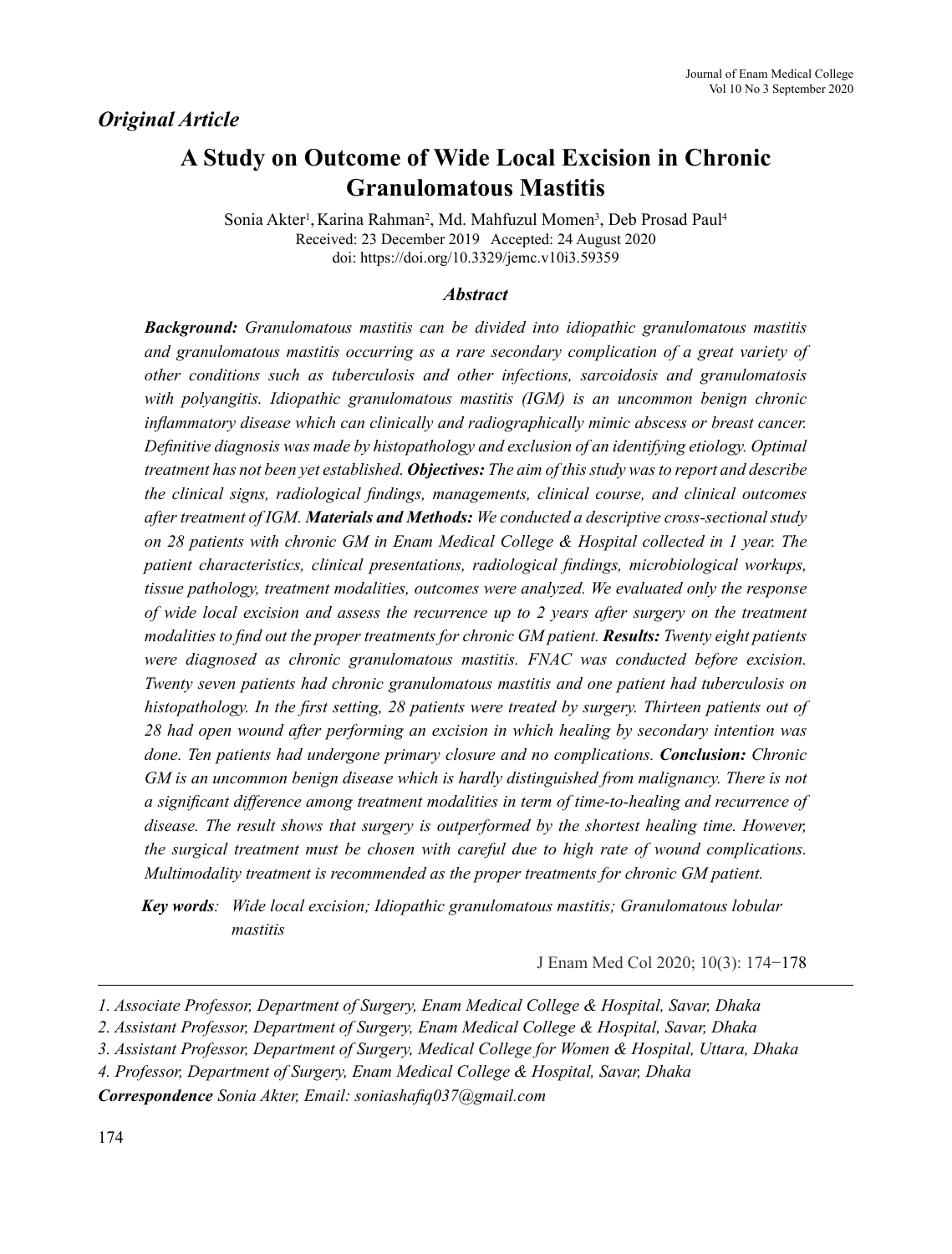### **Introduction**

Granulomatous mastitis is a rare chronic benign inflammatory disease of the breast first described in 1972.<sup>1</sup> It presents with varied local presentations.<sup>2</sup> Although easily confused with tuberculosis or malignancy, diagnosis is confirmed only on histopathological examination.3 The etiology of idiopathic granulomatous mastitis (IGM) is unknown; however, some authors have speculated that the cause may be an autoimmune process, undetected microorganisms, use of oral contraceptives, or a reaction to childbirth.4 IGM is characterized pathologically by the presence of chronic granulomatous lobulitis in the absence of an obvious etiology.<sup>5</sup>

An optimal treatment is not established. Medical therapy, wide local excision, and abscess drainage are currently the favored treatment options for IGM.6 Incidence of IGM is increasing; surgeons and pathologists are commonly not aware of IGM.<sup>6-8</sup> It is often misdiagnosed by the primary care physician. It leads to diagnostic confusion and invariably morbidity to the patient. Surgical excision, antibiotics, incision drainage, and use of steroids are the only treatment options available with no specific guidelines.1,9,10 Wide local excision with or without steroid therapy is the most commonly recommended treatment.<sup>1,10,11</sup>

The aim of this study was to analyze the clinical presentations, imaging findings, clinical course, and management of the patients who were treated for IGM.

#### **Materials and Methods**

This descriptive cross-sectional study was performed on 28 patients with chronic GM. Study population was collected by non-probability sampling technique. This study was conducted in the department of Surgery in Enam Medical College & Hospital (EMCH) in between January 2017 to December 2017 based on clinical, radiological and pathological findings, operative information and recurrence. Ethical Committee clearance was obtained.

Detailed history regarding presenting symptoms, history of lactation, and use of contraceptives, followup information, and recurrence were recorded from clinical records. All patients underwent clinical breast examination. Ultrasonography of breast and FNAC were performed in all patients. Histopathological diagnosis was obtained from incisional or wide local excisional biopsies. Wide local excision was performed. After drainage of abscess, incisional biopsy was taken from the abscess cavity. Inflammatory reaction with granulomas which were composed of epithelioid histiocytes, Langhans giant cells accompanied by lymphocytes, plasma cells, and occasional eosinophils centered on lobules were seen on histopathology examination. One case was diagnosed with tuberculosis.

In case of abscess, Ziehl–Neelsen staining was done for tuberculosis. Cultures for aerobic and anerobic bacteria were also obtained. Physical examination in every month and USG were performed three monthly until resolution of lesions was confirmed.

Data were collected by using predesigned questionnaire and data analysis was done manually.

#### **Results**

Twenty eight patients who were diagnosed with chronic GM histopathologically and had complete outcome data were evaluated and included in this study. Painful or painless firm and ill-defined mass were the symptoms in all the patients. One patient was diagnosed with TB after histopathology of excised sample. Though FNAC before surgery it was granulomatous mastitis. All other patients were diagnosed as chronic GM. All patients had children and had a history of breast feeding.

Table I shows the distribution of patients based on different age groups. The mean age of the patients was 27 years. Table II shows the sides of the breast with lesions. Location of lesion in the breast is mentioned in table III and most of the lesions were present in upper outer location.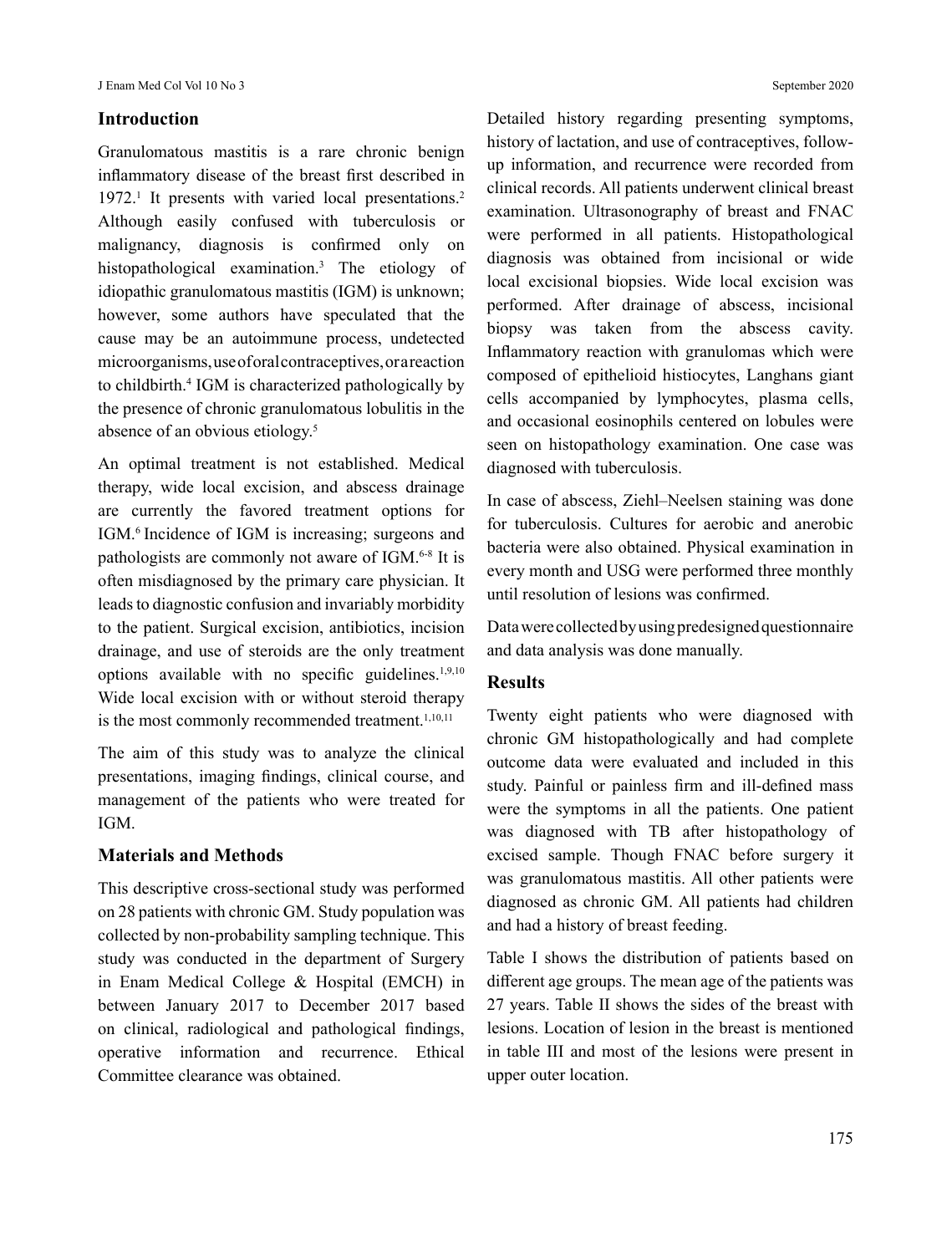| Age groups | No. | Percentage |
|------------|-----|------------|
| $15 - 25$  | 8   | 28.57      |
| $26 - 35$  | 15  | 53.57      |
| $36 - 45$  |     | 14.29      |
| $46 - 55$  |     | 3.57       |

Table I: Distribution of the patients according to age group

#### Table II: Sides of breast having lesions

| Side             |                 | Number Percentage |
|------------------|-----------------|-------------------|
| Right            | 12              | 43                |
| Left             | 16              | 57                |
| <b>Bilateral</b> | N <sub>il</sub> |                   |

#### Table III: Location of lesions in the breast

| Locations   | Number                      | Percentage |
|-------------|-----------------------------|------------|
| Periareolar | 6                           | 21.43      |
| Upper outer | 9                           | 32.14      |
| Upper inner | 4                           | 14.29      |
| Lower outer | 3                           | 10.71      |
| Lower inner | $\mathcal{D}_{\mathcal{L}}$ | 7.14       |
| Upper mid   | 4                           | 14.28      |
| Diffuse     |                             |            |

Table IV shows the different types of symptoms. Every patient had different type of symptoms like painful swelling, ulcerative skin lesion, abscess etc. Table V shows the number of patients based on age of last child. In nearly 36% cases age of the last child was less than 3 years.

Table IV: Different types of symptoms

| Symptoms               | Number                   | Percentage |
|------------------------|--------------------------|------------|
| Painful palpable mass  | 11                       | 39.29      |
| Painful swelling       | 6                        | 21.43      |
| Ulcerative skin lesion | 1                        | 3.57       |
| Sinus formation        | 3                        | 10.71      |
| Abscess formation      | $\overline{\phantom{0}}$ | 17.86      |
| Nipple retraction      | $\mathcal{D}_{\cdot}$    | 7.14       |

| Number                   | Percentage |
|--------------------------|------------|
| 10                       | 35.71      |
| 12                       | 42.85      |
| $\overline{\phantom{1}}$ | 17.85      |
|                          | 3.57       |
|                          |            |

Near about 44% patients were done by WLE operation, 36% patients by WLE with primary closure and 20% patients by WLE with secondary closure (Table VI). Only two patients (7.14%) needed recurrent operation for recurrence (Table VII). Treatment with wide local excision was successfully performed in 12 patients. Overall nine patients had no wound-related complications.

Table VI: Distribution of patients by operation type

| Operation type       | Number | Percentage |
|----------------------|--------|------------|
| WLE followed by      |        |            |
| healing by secondary | 12     | 44         |
| intention            |        |            |
| WLE with primary     | 10     | 36         |
| closure              |        |            |
| WLE with secondary   |        | 20         |
| closure              |        |            |

Table VII: Recurrence in different types of operations

| Operation type       | Number | Percentage |
|----------------------|--------|------------|
| WLE followed by      |        |            |
| healing by secondary |        | 3.57       |
| intention            |        |            |
| WLE with primary     |        |            |
| closure              |        | 3.57       |
| WLE with secondary   |        |            |
| closure              |        |            |

### **Discussion**

IGM is an exceedingly rare disease with nonspecific clinical findings, mostly seen in females in their reproductive age.6 In our study, maximum patients were in their reproductive age and all patients were parous. Many agents, such as local irritants, oral contraceptive pills, viruses, parasitic infections,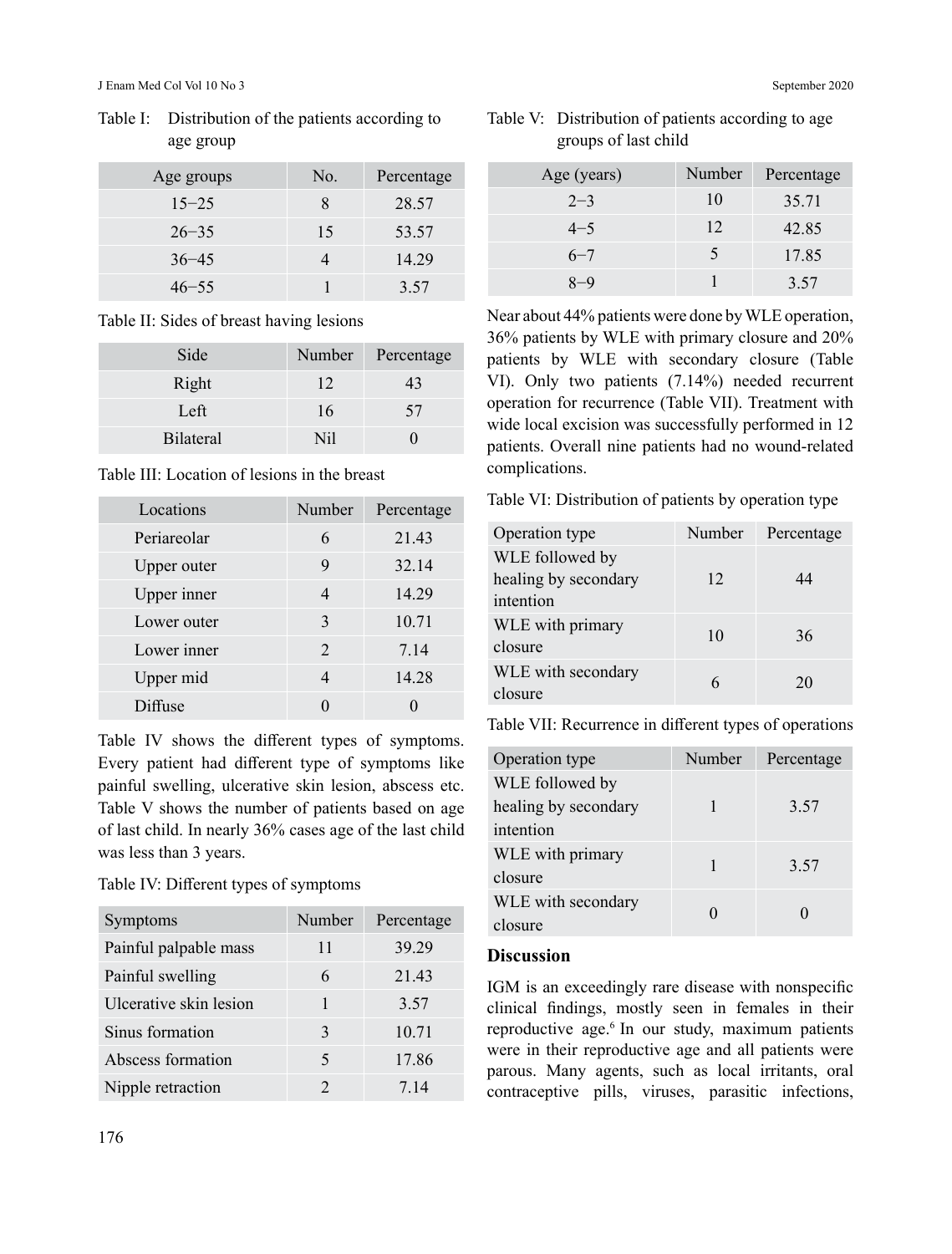hyperprolactinemia, diabetes mellitus, smoking, alpha 1 antitrypsin deficiency, and autoimmunity have been proposed to explain the etiology of IGM; but these have never been proven.<sup>6,12-16</sup> It is a diagnosis of exclusion made after malignancy and other known granulomatous diseases such as mycobacterial infections and sarcoidosis have been ruled out.<sup>17</sup>

Studies have shown that IGM is associated with a history of childbirth and breastfeeding within the previous five years<sup>16,18</sup> which is consistent with our patients' history. IGM presents most commonly with a painful, firm, tender, ill-defined mass in the breast and unilateral<sup>1,16</sup> which is also similar to our study.

The lesions may be located in any quadrant of the breast.<sup>16</sup> In consequence of granulomatous inflammation, IGM can cause skin thickness, sinus and abscess formation, axillary lymphadenopathy, and nipple retraction, which may be clinically mistaken for breast carcinoma.1,6,16 In our study, all patients were admitted with mass or accompanied skin changes. The lesions were located in any location; however, there were the tendency of periareolar and upper outer quadrant involvement in 53.56%.

Bilateral involvement is reported very rarely.<sup>11,14,16</sup> There was no patient in our series with bilateral and diffuse involvement. All masses were firm and illdefined with or without axillary lymphadenopathy. However, all of these enlarged nodes were established to be reactive and without any suspicion for malignancy on ultrasound. The information obtained from ultrasound and mammography is nonspecific, and hence the lack of specificity to diagnose IGM or to exclude breast carcinoma. The most common mammographic appearance of the lesion is an asymmetrically increased density.

Ultrasound findings include a mass-like appearance, tubular/nodular hypoechoic structures, and focal decreased parenchymal echogenicity with acoustic shadowing.<sup>19</sup>

In other studies, parenchymal heterogeneity and areas of mixed echo pattern have been reported.15 In our study, the most common ultrasound findings were parenchymal heterogeneity, irregular hypoechoic mass, and abscess formation. In our opinion, while physical examination indicates a locally advanced breast carcinoma, the appearance of parenchymal heterogeneity and abscess formation on ultrasound, especially with enlarged reactive axillary lymph nodes, suggest the presence of an inflammatory granulomatous process. However, these findings are nonspecific and do not exclude carcinoma. Therefore, histological confirmation is mandatory to rule out malignancy.

An ill-defined mass, asymmetrically increased density without parenchymal distortion, or microcalcification are the most common findings on mammography.15,20 Dursan et al<sup>21</sup> reported that round, smooth-contoured mass-like lesion with rim enhancement, or segmental non-mass- like lesion on MRI is the most common features of the disease.However, MRI does not play a role in the differential diagnosis between other inflammatory and granulomatous diseases and IGM.1,16,20

There is still no accepted management strategy for IGM. Oral corticosteroids and surgery have both been used as treatment options. Limited excision alone has little benefit because there is a strong tendency of recurrence. Although initial excision of breast tissue ensures negative margins for inflammatory granulomatous tissue, it may have unfavorable cosmetic results. Oral corticosteroids have most often been used in recurrent cases in previous studies.<sup>13,14,21</sup> The recurrence rate has been reported to be 16–50% in the literature.<sup>21,22</sup> In our study we did not use any steroids and in our follow up period, IGM is seen to recur in 2 patients (7.14%). One was treated with wide local excision and the another by medical treatment.

In conclusion, though granulomatous mastitis is a rare disease but it is not uncommon in our country. It is a rare inflammatory condition of the breast, which may clinically mimic malignancy and may be misdiagnosed as carcinoma.

In high index of suspicion, pre-operative conclusive diagnosis should be made in order to prevent recurrences (possibly with core needle biopsy). Clearly, effective feedback in the context of a multidisciplinary team is vital in these challenging cases where the patient's history, as is so often the case in medicine, provides the key to the correct diagnosis. In order to obtain a standardized surgical management of the disease, high volume studies are required.